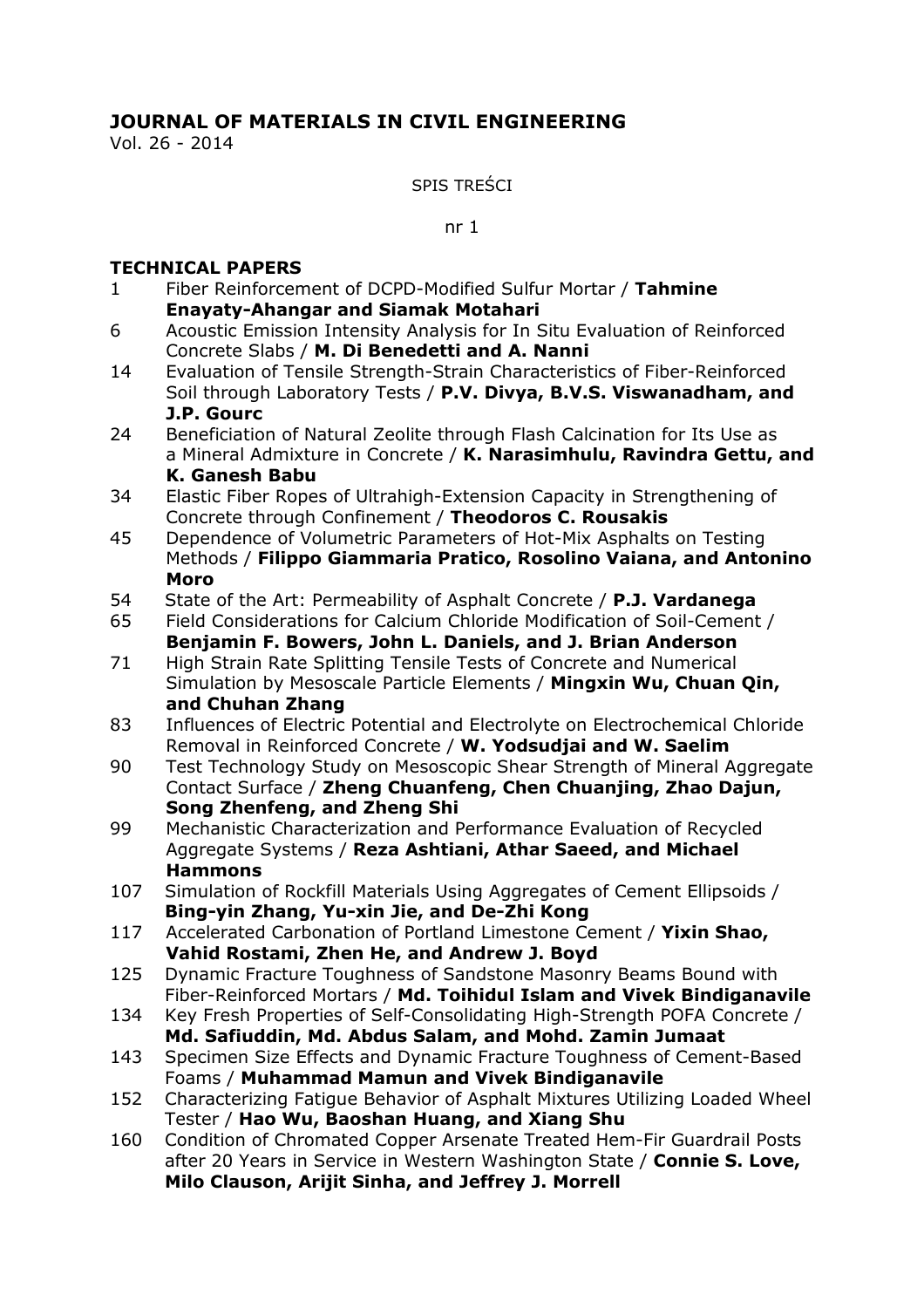167 Investigation of the Bond between Concrete Substrate and ECC Overlays / **Mustafa Sahmaran, Hasan E. Yücel, Gurkan Yildirim, Muhannad Al-Emam, and Mohamed Lachemi** 

## **CASE STUDIES**

175 Effects of Firing Conditions on the Properties of Calcareous Clay Roofing Tiles / **R. Rekecki, J. Ranogajec, A. Oszkó, and E. Kuzmann**

- 184 Effects of Water-Binder Ratio and Coarse Aggregate Content on Interior Humidity, Autogenous Shrinkage, and Drying Shrinkage of Concrete / **Jun Zhang, Yu Dong Han, and Yuan Gao**
- 190 Effects of Physio-Chemical Factors on Asphalt Aging Behavior / **Hongying Liu, Peiwen Hao, Hainian Wang, and Sanjeev Adhikair**
- 198 Comparative Analysis of Idaho and Micro-Deval Aggregate Degradation Test Methods / **Linga M. Allam and Arya Ebrahimpour**
- 202 Lateral Performance of Nail Connections from Century-Old Timber Floor Diaphragms / **Aaron Wilson, Pierre J.H. Quenneville, Franklin L. Moon, and Jason M. Ingham**
- 206 Standardized Testing for Determining the Durability of High-Volume Fly Ash Mixtures / **Michelle R. Nokken, Tarek Salloum, Allen Idle, and Luis A. Martinez Ramos**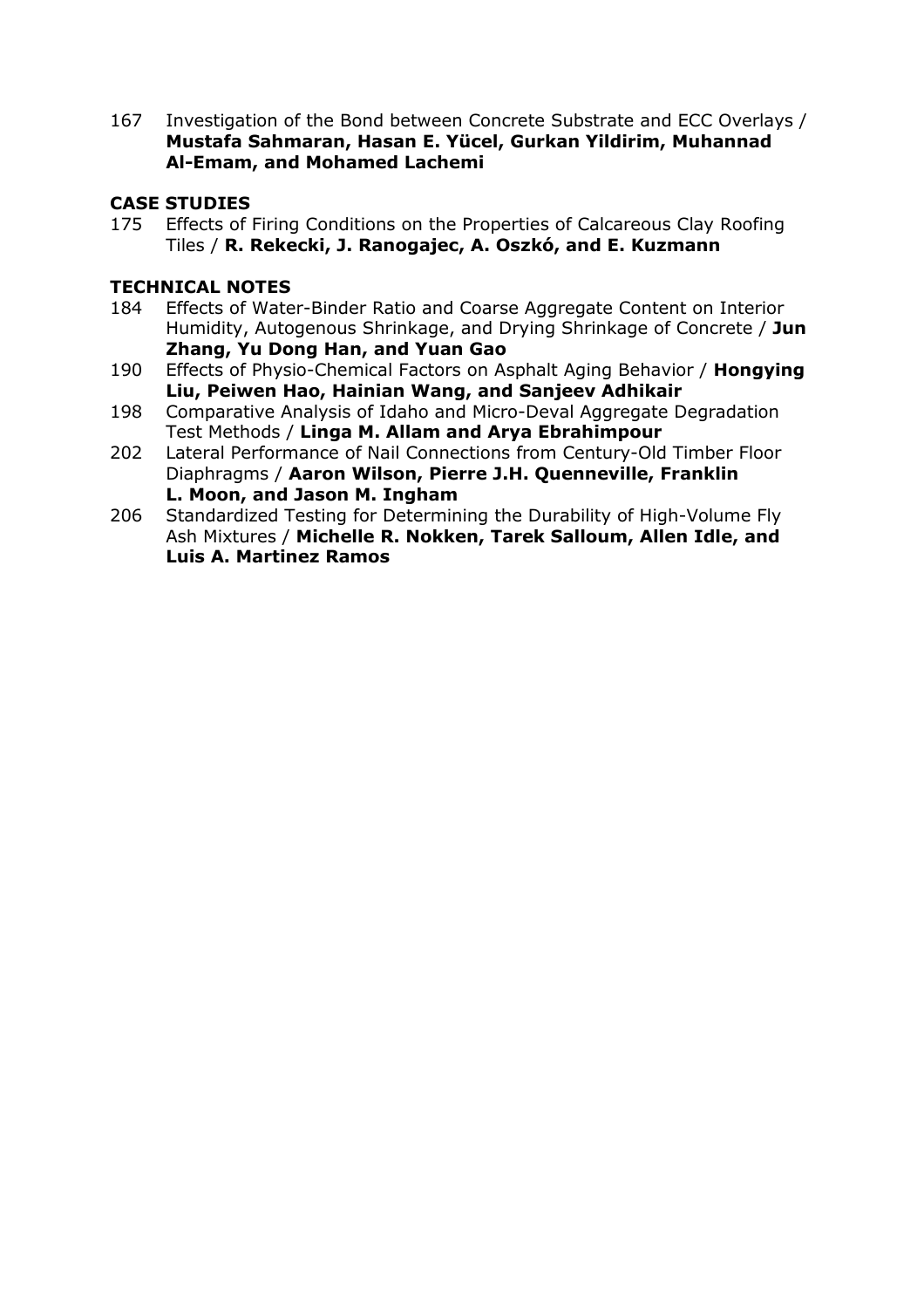- 211 Experimental Study on Hybrid Fiber–Reinforced Concrete Subjected to Uniaxial Compression / **Yin Chi, Lihua Xu, and Yuanyuan Zhang**
- 219 Assessment of Mechanical Properties and the Influence of the Addition of Sawdust in Soil–Cement Bricks Using the Technique of Ultrasonic Anisotropic Inspection / **E.V.M. Carrasco, S.R. Silva, and J.N.R. Mantilla**
- 226 Determination of the Most Effective Cement Concrete Block Laying Pattern and Shape for Road Pavement Based on Field Performance / **W.K. Mampearachchi and A. Senadeera**
- 233 Reduction of Tire-Pavement Noise by Porous Concrete Pavement / **Bo Tian, Ying Liu, Kaimin Niu, Sili Li, Jinde Xie, and Xinjun Li**
- 240 Characterization of Noise-Reducing Capacity of Pavement by Means of Surface Texture Parameters / **Miomir Miljković, Martin Radenberg, and Christian Gottaut**
- 250 Expansive Grout-Based Gripping Systems for Tensile Testing of Large-Diameter Composite Bars / **D. Schesser, Q.D. Yang, A. Nanni, and J.W. Giancaspro**
- 259 Evaluating the Effect of Zycosoil on Moisture Damage of Hot-Mix Asphalt Using the Surface Energy Method / **A. Khodaii, V. Khalifeh, M.H. Dehnad, and Gh.H. Hamedi**
- 267 Properties of Two Model Soils Stabilized with Different Blends and Contents of GGBS, MgO, Lime, and PC / **Yaolin Yi, Martin Liska, and Abir Al-Tabbaa**
- 275 Fracture Healing Properties of Asphaltic Material under Controlled Damage / **Shihui Shen and Xin Lu**
- 283 Effect of Baltic Seawater and Binder Type on Frost Durability of Concrete / **A. Cwirzen, P. Sztermen, and K. Habermehl-Cwirzen**
- 288 Investigation of the Mineral Dissolution Rate and Strength Development in Stabilized Soils Using Quantitative X-Ray Diffraction / **Maria Chrysochoou**
- 296 Abrasion Resistance of Self-Consolidating Concrete / **Nader Ghafoori, Meysam Najimi, and Mohammad A. Aqel**
- 304 Mechanical Property Characterization of Warm-Mix Asphalt Prepared with Chemical Additives / **Zhen Leng, Angeli Gamez, and Imad L. Al-Qadi**
- 312 Investigation of the Rheological Modification Mechanism of Warm-Mix Additives on Crumb-Rubber-Modified Asphalt / **Xin Yu, Zhen Leng, and Tangzhong Wei**
- 320 Flexural Behavior of Reinforced Concrete Beams with TRC Tension Zone Cover / **Shiping Yin, Shilang Xu, and Henglin Lv**
- 331 Durability Quantification of  $TiO<sub>2</sub>$  Surface Coating on Concrete and Asphalt Pavements / **David Osborn, Marwa Hassan, Somayeh Asadi, and John R. White**
- 338 Chemical and Mechanical Properties of Steel Rebars Manufactured in Pakistan and Their Design Implications / **Muhammad Masood Rafi, Sarosh H. Lodi, and Amir Nizam**
- 349 Reclaimed Asphalt Pavement and Recycled Concrete Aggregate Blends in Pavement Subbases: Laboratory and Field Evaluation / **A. Arulrajah, J. Piratheepan, and M.M. Disfani**
- 358 Aging Influence on Rheology Properties of Petroleum-Based Asphalt Modified with Biobinder / **Julian Mills-Beale, Zhanping You, Elham Fini, Boubacar Zada, Chee Huei Lee, and Yoke Khin Yap**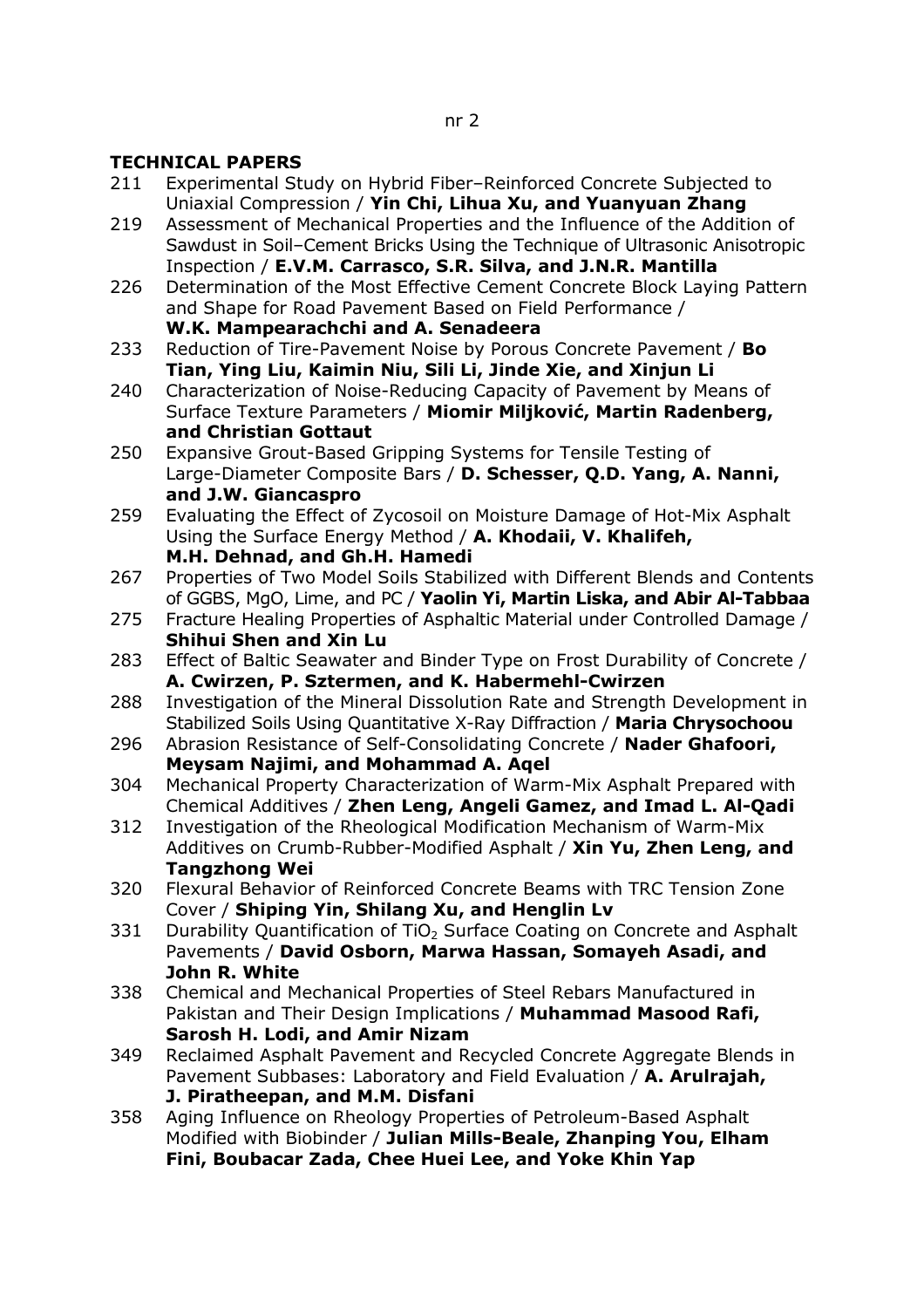- 367 Evaluation of Sawdust Ash–Stabilized Lateritic Soil as Highway Pavement Material / **Joseph Ejelikwu Edeh, Isaac Olufemi Agbede, and Audu Tyoyila**
- 374 Long-Term Performance of Rigid Plastic Foam Building Insulation / **James Kallaos, Rolf André Bohne, and Per Jostein Hovde**
- 379 Laboratory Evaluation on Resilient Modulus and Rate Dependencies of RAP Used as Unbound Base Material / **Qiao Dong and Baoshan Huang**
- 384 Relationship between Chemical Shrinkage and Electrical Resistivity for Cement Pastes at Early Age / **Yishun Liao and Xiaosheng Wei**

## **ERRATA**

388 Erratum for "Stress-Strain-Temperature Relationship for Structural Steel" by K.W. Poh / **K.W. Poh**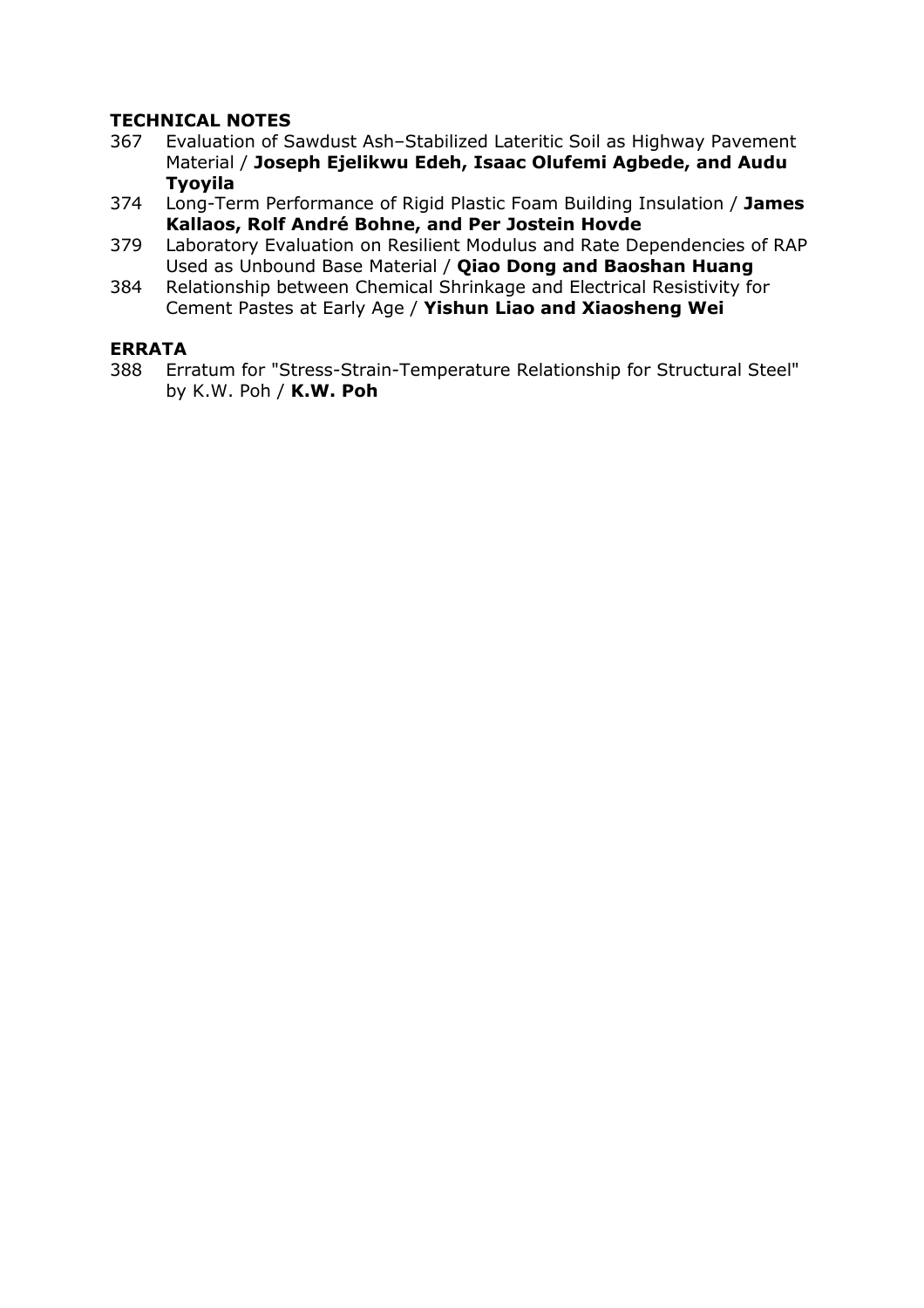- 391 Assessment of a Sessile Drop Device and a New Testing Approach Measuring Contact Angles on Aggregates and Asphalt Binders / **Murat Koc and Rifat Bulut**
- 399 Generalized Phenomenological Model for the Viscoelasticity of Idealized Asphalts / **M. Costanzi and D. Cebon**
- 411 Influence of Fly Ash and GGBFS in Laterized Concrete Exposed to Elevated Temperatures / **George Mathew and Mathews M. Paul**
- 420 Influence of Clay and Silt Proportions on Cement-Treated Fine-Grained Soil / **Chairat Teerawattanasuk and Panich Voottipruex**
- 429 Comparing Effects of Biobinder with Other Asphalt Modifiers on Low-Temperature Characteristics of Asphalt / **Sassan Aflaki, Pouria Hajikarimi, Ellie H. Fini, and Boubacar Zada**
- 440 Methodology for Modeling the Uncertainty of Material Properties in Asphalt Pavements / **Silvia Caro, Daniel Castillo, and Mauricio Sánchez-Silva**
- 449 Bond Strength of Standard and High-Modulus GFRP Bars in High-Strength Concrete / **K. M. A. Hossain, D. Ametrano, and M. Lachemi**
- 457 Behavior of Natural Fiber in Stone Matrix Asphalt Mixtures Using Two Design Methods / **Aline Colares do Vale, Michéle Dal Toé Casagrande, and Jorge Barbosa Soares**
- 466 Shear Behaviors of Reinforced Ultrahigh Toughness Cementitious Composite Slender Beams with Stirrups / **Li-jun Hou, Shilang Xu, Xiu-fang Zhang, and Da Chen**
- 476 Comparing Results between the Repeated Load Triaxial Test and Accelerated Pavement Test on Unbound Aggregate / **Jawad Hussain, Douglas J. Wilson, Theunis F. P. Henning, and David Alabaster**
- 484 Strength Values of Cementitious Materials in Bending and Tension Test Methods / **Xudong Chen, Shengxing Wu, and Jikai Zhou**
- 491 Implementation of a Triaxial Dynamic Modulus Master Curve in Finite-Element Modeling of Asphalt Pavements / **Yanqing Zhao, Long Bai, and Hui Liu**
- 499 Use of a Neural Network to Predict Strength and Optimum Compositions of Natural Alumina-Silica-Based Geopolymers / **Dali Bondar**
- 504 Early Corrosion Detection in Prestressed Concrete Girders Using Acoustic Emission / **Mohamed K. El Batanouny, Jesé Mangual, Paul H. Ziehl, and Fabio Matta**
- 512 Resilient Modulus and Permanent Deformation Responses of Geogrid-Reinforced Construction and Demolition Materials / **M.A. Rahman, A. Arulrajah, J. Piratheepan, M.W. Bo, and M.A. Imtea**z
- 520 Influence of Clinoptilolite Replacement on Durability of Cement Mortars / **Cahit Bilim**
- 527 Image-Aided Element Shape Generation Method in Discrete-Element Modeling for Railroad Ballast / **Hai Huang and Erol Tutumluer**
- 536 Development of Sustainable Cold Rolled Surface Course Asphalt Mixtures Using Waste Fly Ash and Silica Fume / **Abbas Al-Hdabi, Hassan Al Nageim, Felicite Ruddock, and Linda Seton**

## **TECHNICAL NOTES**

544 Testing Cement Improved Residual Soil Layers / **Sérgio Filipe Veloso Marques, Nilo Cesar Consoli, and Jorge Almeida e Sousa**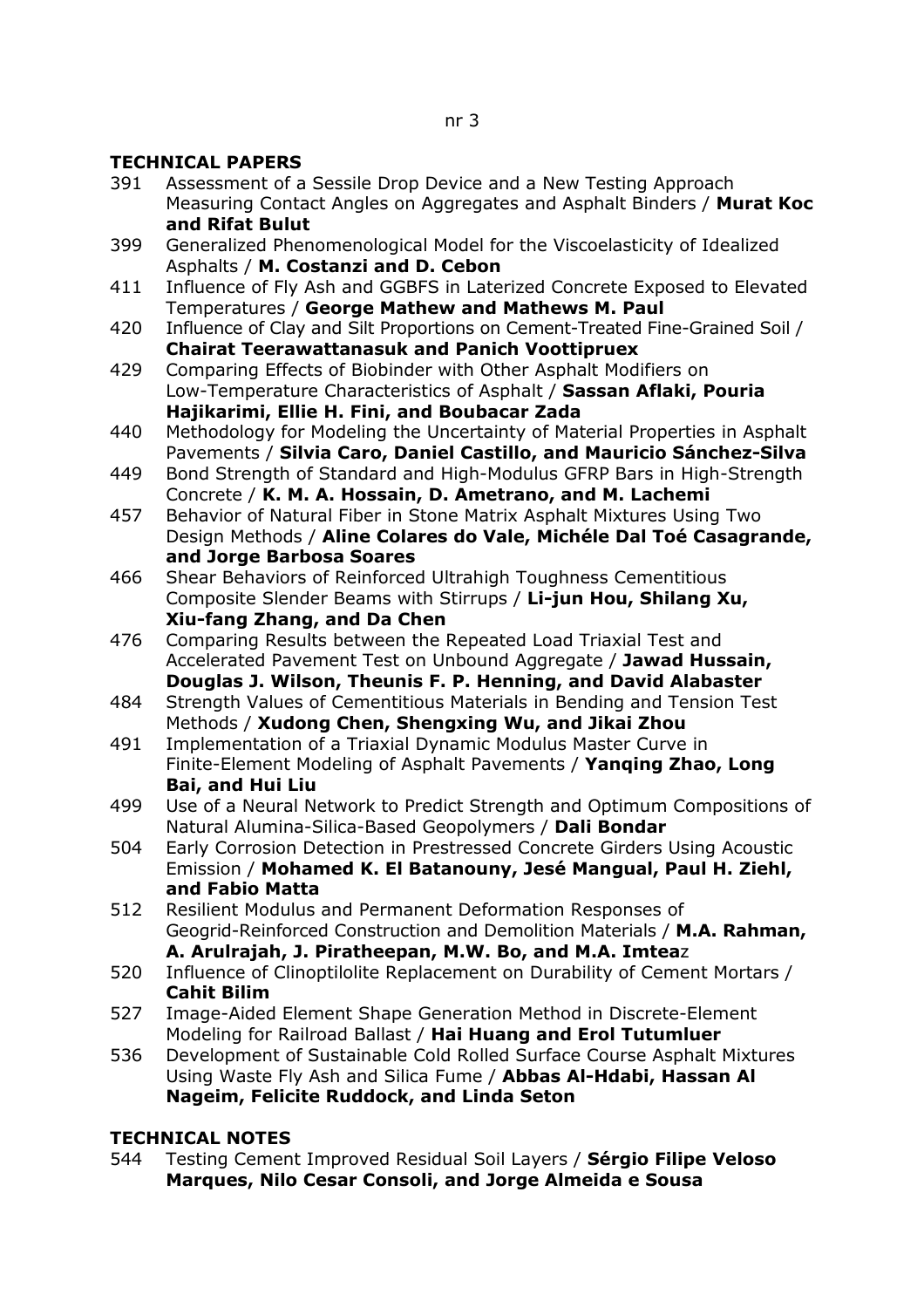- 531 Viscoelastic Behavior of Silica Particle Compacts under Dynamic Compression / **Shuang Lu and D.D.L. Chung**
- 554 Assessment of Fatigue Resistance of Additivated Asphalt Concrete Incorporating Fibers and Polymers / **Claudio Brovelli, Maurizio Crispino, Jorge C. Pais, and Paulo A.A. Pereira**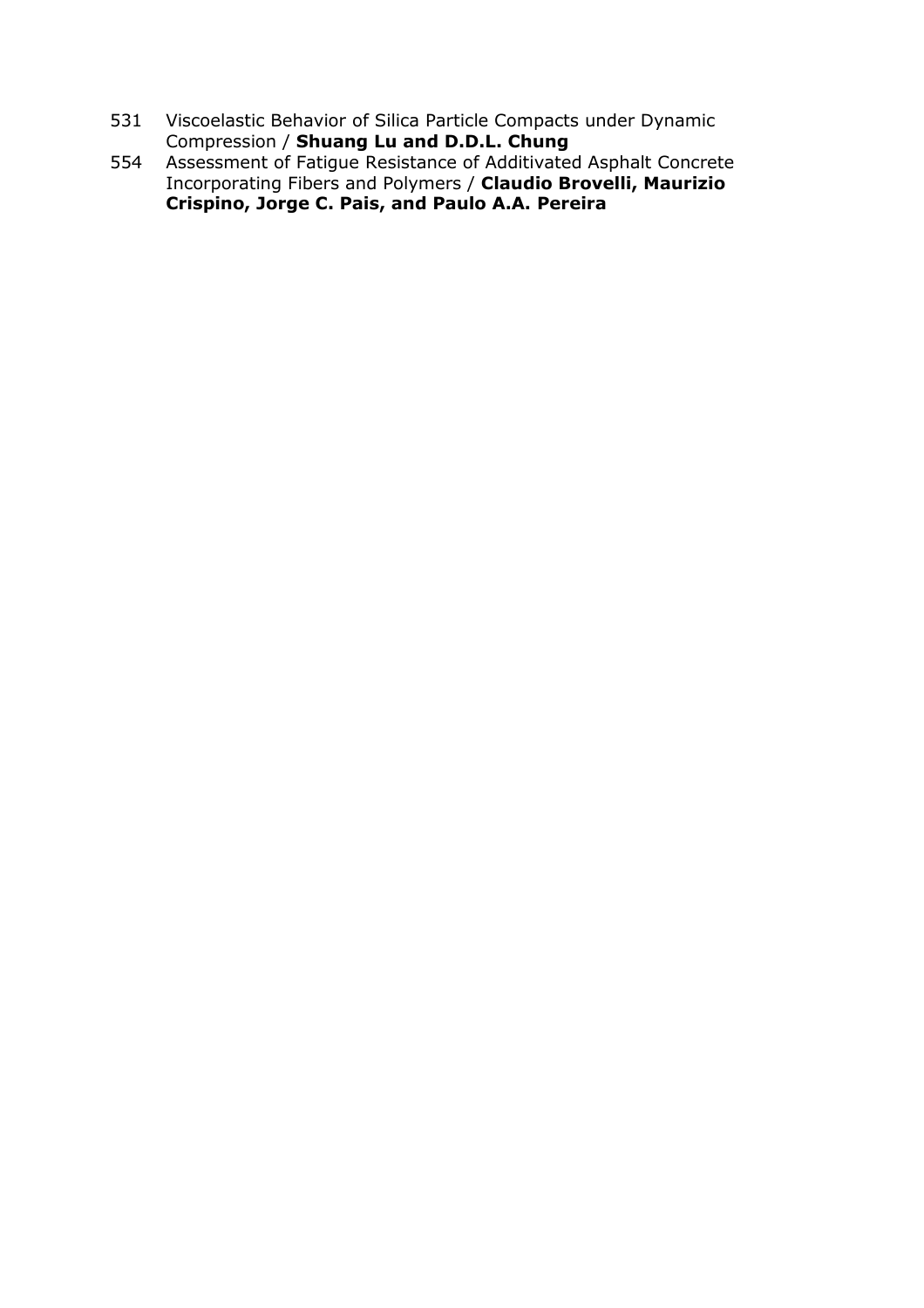- 559 Compressive, Flexural Bond, and Shear Bond Strengths of In Situ New Zealand Unreinforced Clay Brick Masonry Constructed Using Lime Mortar between the 1880s and 1940s / **Ronald Lumantarna, David T. Biggs, Jason M. Ingham**
- 567 Uniaxial Compressive Strength and Stiffness of Field-Extracted and Laboratory-Constructed Masonry Prisms / **Ronald Lumantarna, David T. Biggs, Jason M. Ingham**
- 576 Effects of Rust and Scale of Reinforcing Bars on the Bond Performance of Reinforcement Concrete / **Chung-Ho Huang**
- 582 Evaluation of Sulfate Resistance of Portland Cement Mortars Containing Low-Carbon Rice Husk Ash / **Harish Kizhakkumodom Venkatanarayanan, Prasada Rao Rangaraju**
- 593 Quantification of Hydraulic Phase Contained in a Basic Oxygen Furnace Slag / **P. Y. Mahieux, J. E. Aubert, G. Escadeillas, M. Measson**
- 599 Evaluation of Hydraulic Permeability of Open-Graded Asphalt Mixes Using a Full Numerical Simulation / **A. Benedetto and A. Umiliaco**
- 607 Three-Dimensional Microstructural Modeling Framework for Dense-Graded Asphalt Concrete Using a Coupled Viscoelastic, Viscoplastic, and Viscodamage Model / **Taesun You, Rashid K. Abu Al-Rub, Eyad A. Masad, Emad Kassem, Dallas N. Little**
- 622 Fabrication and Cyclic Behavior of Highly Ductile Superelastic Shape Memory Composites / **Adeel Zafar, Bassem Andrawes**
- 633 Influence of Wet-Dry Cycles on Compressive Strength of Calcium Carbide Residue–Fly Ash Stabilized Clay / **Apichit Kampala, Suksun Horpibulsuk, Nutthachai Prongmanee, Avirut Chinkulkijniwat**
- 644 Suitability of Half-Scale Burnt Clay Bricks for Shake Table Tests on Masonry Walls / **Vaibhav Singhal, Durgesh C. Rai**
- 658 Enhancement in Chloride Diffusivity due to Flexural Damage in Reinforced Concrete Beams / **Walid A. Al-Kutti, Muhammad K. Rahman, Mohammed A. Shazali, Mohammed H. Baluch**
- 668 Fresh, Mechanical, and Durability Characteristics of Self-Consolidating Concrete Incorporating Recycled Asphalt Pavements / **Ahmed Ibrahim, Enad Mahmoud, Yasser Khodair, Varun Chowdary Patibandla**
- 676 Modeling Viscoelastic Behavior of Polyethylene Pipe Stresses / **Ömer Bilgin**
- 684 Modeling Mode I Cracking Failure in Asphalt Binder by Using Nonconserved Phase-Field Model / **Yue Hou, Linbing Wang, Pengtao Yue, Troy Pauli, and Wenjuan Sun**
- 692 Andreasen Particle Packing Method on the Development of Geopolymer Concrete for Civil Engineering / **Paulo H. R. Borges, Lucas F. Fonseca, Vitor A. Nunes, Tulio H. Panzera, Carolina C. Martuscelli**
- 698 Comparison of Two Methods to Assess the Resistance of Concrete to Chloride Ion Penetration / **Eric Ryan, Edwin Burdette, Ryan Ankabrandt, Robert Nidiffer, Brian Buchanan**
- 705 Triaxial Compressive Strength of Concrete Subjected to High Temperatures / **Rabah Hammoud, Ammar Yahia, and Rachid Boukhili**
- 713 Shear Strength of Chemically Based Self-Consolidating Concrete Beams: Fracture Mechanics Approach versus Modified Compression Field Theory / **Mahdi Arezoumandi, Jeffery S. Volz**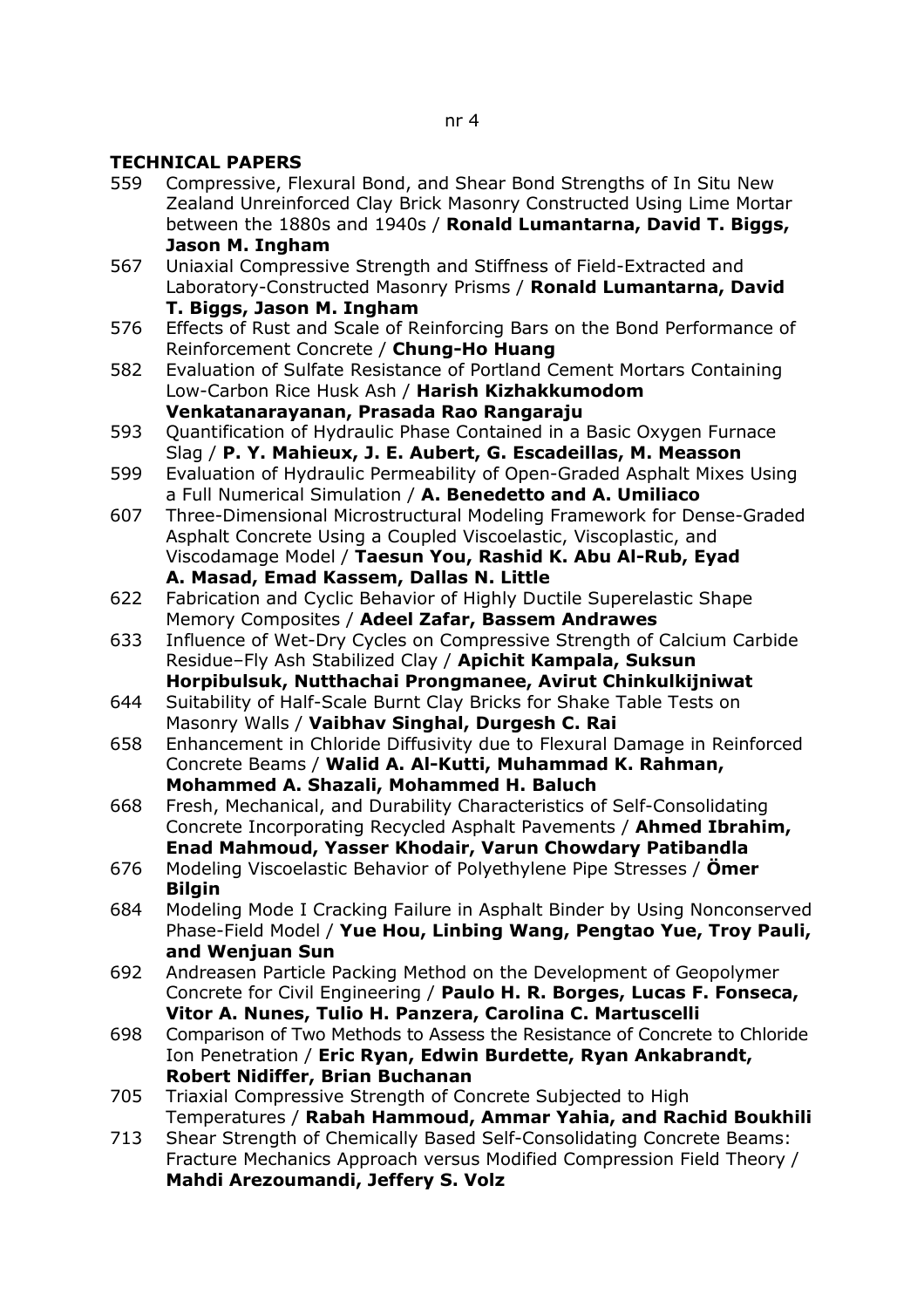- 721 Effects of GTR and Treated GTR on Asphalt Binder and High-RAP Mixtures / **Siavash Vahidi, Walaa S. Mogawer, and Abbas Booshehrian**
- 728 Use of Wicking Fabric to Help Prevent Frost Boils in Alaskan Pavements / **Xiong Zhang, Wendy Presler, Lin Li, David Jones, Brett Odgers**
- 741 Lateral Load Carrying Capacity of Laminated Bamboo Lumber and Oriented Strand Board Connections / **Arijit Sinha, Byrne T. Miyamoto**
- 748 Variability and Characteristics of Recycled Asphalt Shingles Sampled from Different Sources / **Marwa M. Hassan, Aaron Lodge, Louay N. Mohammad, and William "Bill" King Jr.**
- 755 Thermal Performance of Developed Coating Material as Cool Pavement Material for Tropical Regions / **Nickholas Anting Anak Guntor, Mohd Fadhil Md Din, Mohanadoss Ponraj, Kenzo Iwao**
- 761 Experimental Study on Bond Behavior of Deformed Bars Embedded in Concrete Subjected to Biaxial Lateral Tensile Compressive Stresses / **Xue Zhang, Zhimin Wu, Jianjun Zheng, Yu Hu, Qingbin Li**

- 773 Addition of Lime and Fly Ash to Improve Highway Subgrade Soils / **A. Athanasopoulou**
- 776 Fluid-Pressured Test to Measure Tensile Strength of Concrete / **Victor Cantillo, Andrés Guzmán**
- 781 Creep-Recovery Behavior of Asphalt Binders Modified with SBS and PPA / **M.D.I. Domingos, A.L. Faxina**
- 784 Existence of Dividing Strength in Concrete Containing Recycled Coarse Aggregate / Shaikh Faiz Uddin Ahmed
- 789 Effect of Supplementary Cementitious Materials on the Performance of Concrete Pavement / **K. Hanna, G. Morcous, M.K. Tadros**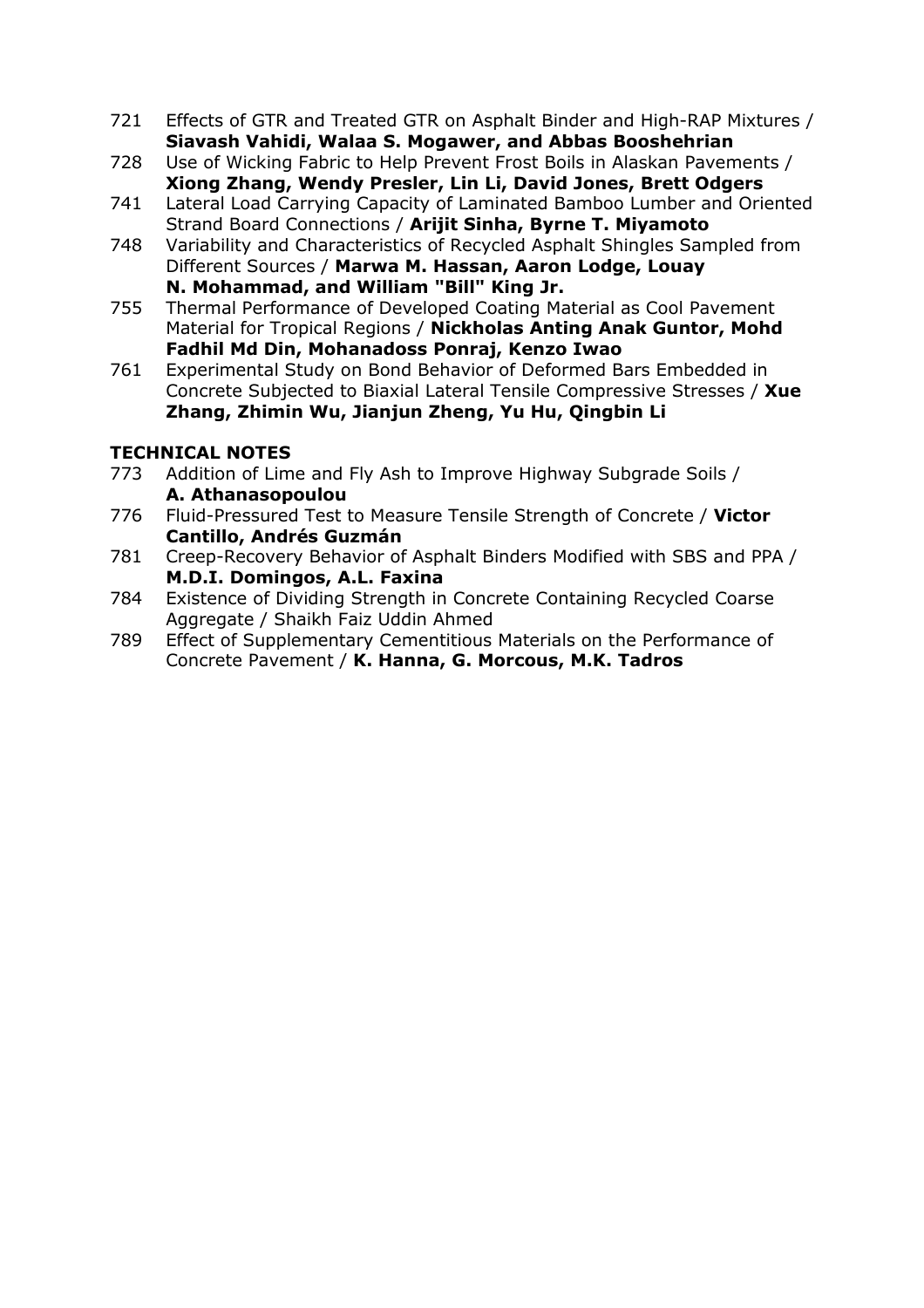- 795 Effect of Molecular Structure on the Short-Term and Long-Term Mechanical Behavior of High-Density Polyethylene / **Yashar Behjat, Joy J. Cheng, Maria Anna Polak, Alexander Penlidis**
- 803 Performance Assessment of a Warm Asphalt Binder in the Presence of Water by Using Surface Free Energy Concepts and Nanoscale Techniques / **Abdalla S. Al-Rawashdeh Shad Sargand**
- 812 Unidirectional Heat-Transfer Asphalt Pavement for Mitigating the Urban Heat Island Effect / **Wang ShengYue, Zhu QiYang, Duan YingNa, Shang PeiDong**
- 822 Probability Distribution Model for Cross-Sectional Area of Corroded Reinforcing Steel Bars / **Weiping Zhang, Binbin Zhou, Xianglin Gu, Hongchao Dai**
- 833 Behavior of Stabilized Subgrade Soils under Indirect Tension and Flexure / **Pranshoo Solanki, Musharraf Zaman**
- 845 Effects of Aggregate and Specimen Sizes on Lightweight Concrete Fracture Energy / **Jae-Il Sim, Keun-Hyeok Yang, Eun-Taik Lee, Seong-Tae Yi**
- 855 Rational Procedure for Composition of Screed Mortar with Recycled Sand at a Construction Site / **Leonardo Fagundes Rosemback Miranda, Maylane Pedrosa Lapenda, Sidnei H. C. Teixeira, Vanessa Vogt**
- 863 Effects of Various Environmental Exposures and Sustained Load Levels on the Service Life of Postinstalled Adhesive Anchors / **Adham El Menoufy, Khaled Soudki**
- 872 Fatigue Performance and Prediction Model of Multilayer Deck Pavement with Different Tack Coat Materials / **Haotian Li, Bin Yu**
- 878 Exploring Cementitious Additives for Pretreatment of High-Early-Strength Sewage Sludge from the Perspective of the Rapid Generation of Nonevaporable Water / **Xiaohui Sun, Wei Zhu, Xuede Qian, Zhirong Xu**
- 886 Dicyclopentadiene and Sodium Silicate Microencapsulation for Self-Healing of Concrete / **James Gilford III, Marwa M. Hassan, Tyson Rupnow, Michele Barbato, Ayman Okeil, Somayeh Asadi**
- 897 Investigating the Effects of Loading Frequency and Temperature on Moisture Sensitivity of SBS-Modified Asphalt Mixtures / **Ali Khodaii, Fereidoon Moghadas Nejad, Seyed Arash Forough, Arash Saleh Ahari**
- 904 Modeling the Primary and Secondary Regions of Creep Curves for SBS-Modified Asphalt Mixtures under Dry and Wet Conditions / **Arash Saleh Ahari, Seyed Arash Forough, Ali Khodaii, Fereidoon Moghadas Nejad**
- 912 Synthesis and Characterization of Fly Ash Geopolymer Sand / **Sudhakar M. Rao, Indra Prasad Acharya**
- 918 Passive Wireless Detection of Corrosive Salts in Concrete Using Wire-Based Triggers / **Nicholas Materer, Paul Field, Nicholas Ley, Ahmad Razzaghi Soufiani, Dane Scott, Tyler Ley, Allen Apblett**
- 923 Wireless Crack Detection in Concrete Elements Using Conductive Surface Sensors and Radio Frequency Identification Technology / **Mohammad Pour-Ghaz, Timothy Barrett, Tyler Ley, Nicholas Materer, Allen Apblett, Jason Weiss**
- 930 Molecular Dynamics Study of Water and Ions Transported during the Nanopore Calcium Silicate Phase: Case Study of Jennite / **Dongshuai Hou, Zongjin Li**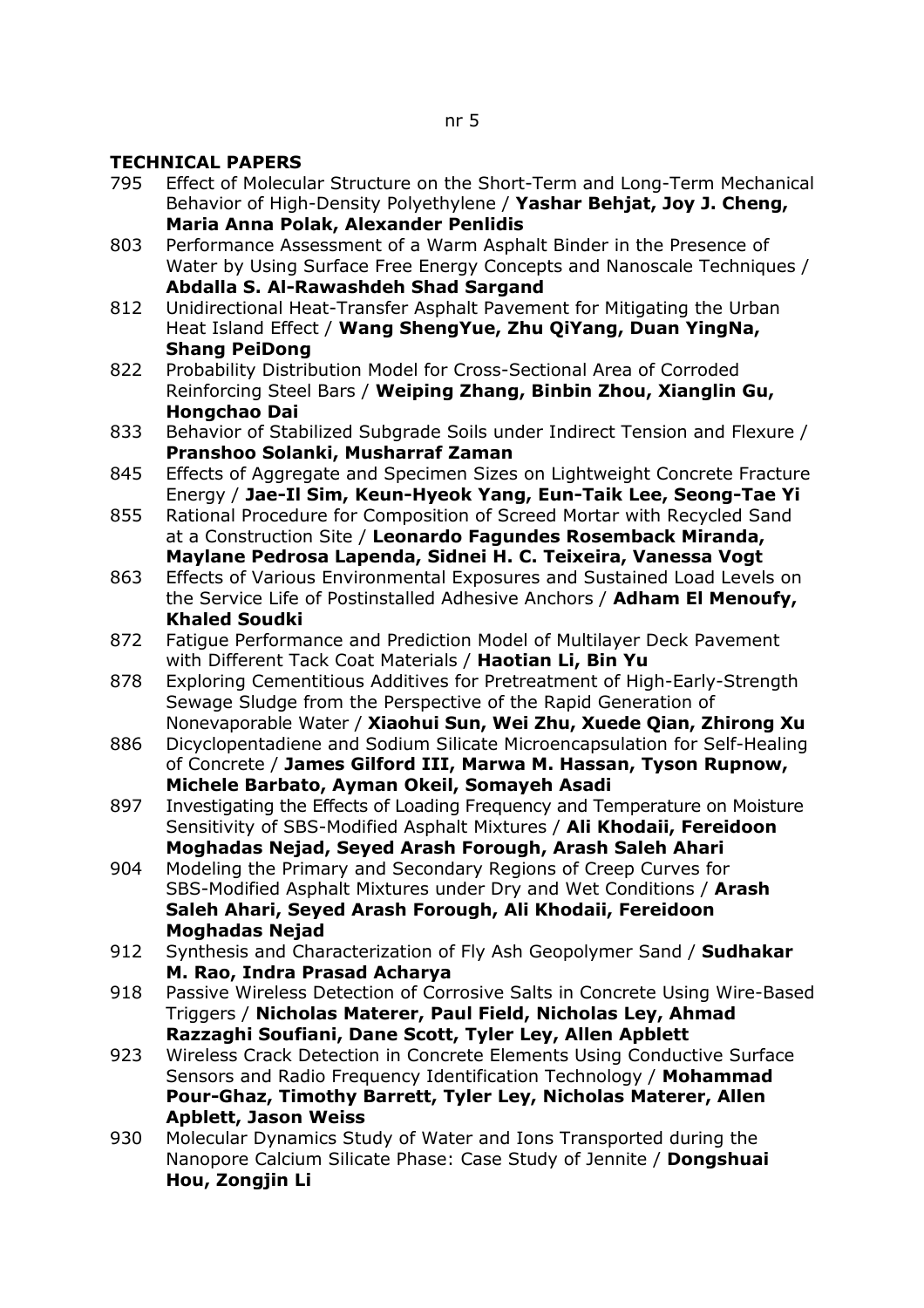- 941 Characterizing Rheological Properties of Binder and Blending Efficiency of Asphalt Paving Mixtures Containing RAS through GPC / **Sheng Zhao, Benjamin Bowers, Baoshan Huang, Xiang Shu**
- 947 Internal Curing Efficiency of Prewetted LWFAs on Concrete Humidity and Autogenous Shrinkage Development / **Ya Wei, Yaping Xiang, Qianqian Zhang**
- 955 Mesoscale Modeling of Chloride Penetration in Unsaturated Concrete Damaged by Freeze-Thaw Cycling / **Licheng Wang, Tamon Ueda**
- 966 Aging Characteristics of RAP Blend Binders: Rheological Properties / **Shin-Che Huang, Thomas F. Turner**
- 974 Evaluation of Interface Shear Strength Properties of Geogrid-Reinforced Construction and Demolition Materials Using a Modified Large-Scale Direct Shear Testing Apparatus / **A. Arulrajah, M. A. Rahman, J. Piratheepan, M. W. Bo, M. A. Imteaz**
- 983 Non-Ureolytic Bacterial Carbonate Precipitation as a Surface Treatment Strategy on Cementitious Materials / **Jing Xu, Wu Yao, Zhengwu Jiang**
- 992 Breakage Characteristics and Crushing Mechanism of Cement Materials Using Point-Loading Tests and the Discrete-Element Method / **Xiao-bo Wang, Wen-jie Xu, Bing-yin Zhang**

- 1003 Effects of Curing Environment on the Strength and Mineralogy of Lime-GGBS–Treated Acid Sulphate Soils / **S. Islam, A. Haque, S.A. Wilson**
- 1009 Effect of Accelerated Loading on the Compressibility Characteristics of Lime-Treated Semiarid Soils / **Arif Ali Baig Moghal, Ali Abdul Kareem Obaid, Talal O. Al-Refeai**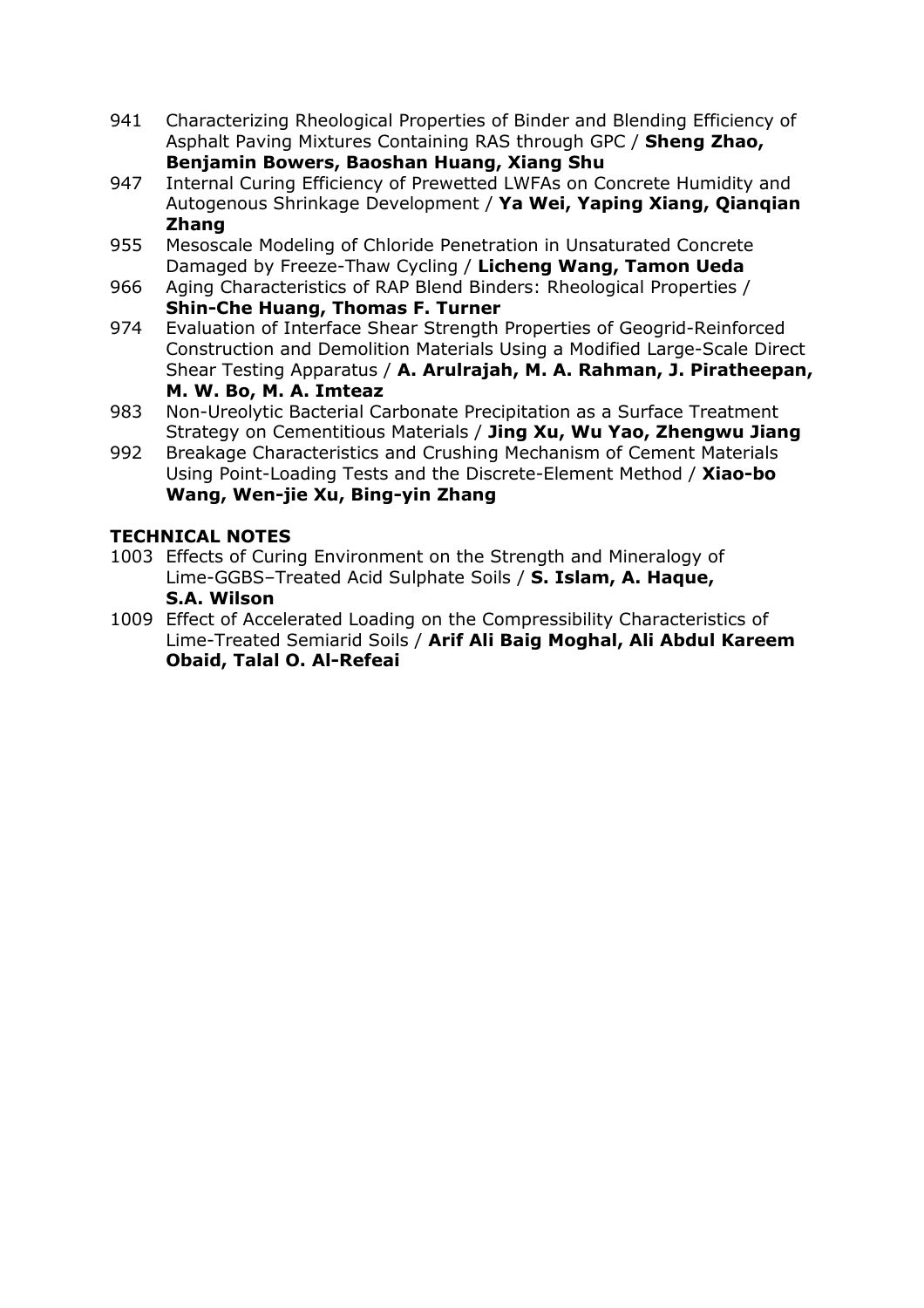- 04014001 Electrochemical-Mechanistic Model for Concrete Cover Cracking Due to Corrosion Initiated by Chloride Diffusion / **G. Nossoni, R.S. Harichandran**
- 04014002 Effect of Water-to-Binder Ratio, Air Content, and Type of Cementitious Materials on Fresh and Hardened Properties of Binary and Ternary Blended Concrete / **Ezgi Yurdakul, Peter C. Taylor, Halil Ceylan, Fatih Bektas**
- 04014003 Influence of Combined Transportation Time and Temperature on Flow Properties of Self-Consolidating Concrete / **Nader Ghafoori, Hamidou Diawara**
- 04014004 Appropriate Wood Constitutive Law for Simulation of Nonlinear Behavior of Timber Joints / **Bo-Han Xu, Abdelhamid Bouchaïr, Patrick Racher**
- 04014005 Experimental Study on Dynamic Tensile Strength of Cement Mortar Using Split Hopkinson Pressure Bar Technique / **Xudong Chen, Shengxing Wu, and Jikai Zhou**
- 04014006 Influence of Natural Coarse Aggregate Type on the Transport Properties of Recycled Concrete / **Claudio Javier Zega, Ángel Antonio Di Maio, and Raúl Luis Zerbino**
- 04014007 Strength and Stiffness Characterization of Controlled Low-Strength Material Using Native High-Plasticity Clay / **Bhaskar Chittoori, Anand J. Puppala, Anil Raavi**
- 04014008 Mechanical Properties of Structural Concrete Containing Fine Aggregates from Waste Generated by the Marble Quarrying Industry / **Diogo Silva, Filipe Gameiro, and Jorge de Brito**
- 04014009 Determination of Mechanical Properties of Cement Asphalt Mortar via UPV Method / **Kechao Qiu, Huisu Chen, Wei Sun, Lu Sun, Jinxiang Hong, Guotang Zhao**
- 04014010 Effect of Naturally Occurring Salts on Tensile and Shear Strength of Sealed Granular Road Pavements / **Ryan de Carteret, Olivier Buzzi, Stephen Fityus, Xianfeng Liu**
- 04014011 Workability Evaluation of Foamed Warm-Mix Asphalt / **Ayman Ali, Ala Abbas, Munir Nazzal, Ahmad Alhasan, Arjun Roy, David Powers**
- 04014012 Experiments of Chloride Ingression in Loaded Concrete Members under the Marine Environment / **Yuanzhan Wang, Chen'anpan Lin, Yanqiang Cui**
- 04014013 Effect of Input Source Energy on SASW Evaluation of Cement Concrete Pavement / **Jyant Kumar, Sutapa Hazra**
- 04014014 Compressibility Characteristics of Low-Plasticity Silt before and after Liquefaction / **Shuying Wang, Ronaldo Luna**
- 04014015 Rheological Properties and Performance Evaluation of Phenol Formaldehyde Modified Bitumen / **Meltem Çubuk, Metin Gürü, Mustafa Kürşat Çubuk, Deniz Arslan**
- 04014016 Application of Statistical Analysis for Mixture Design of High-Strength Self-Consolidating Concrete Containing Metakaolin / **Ahmed A. Abouhussien, Assem A. A. Hassan**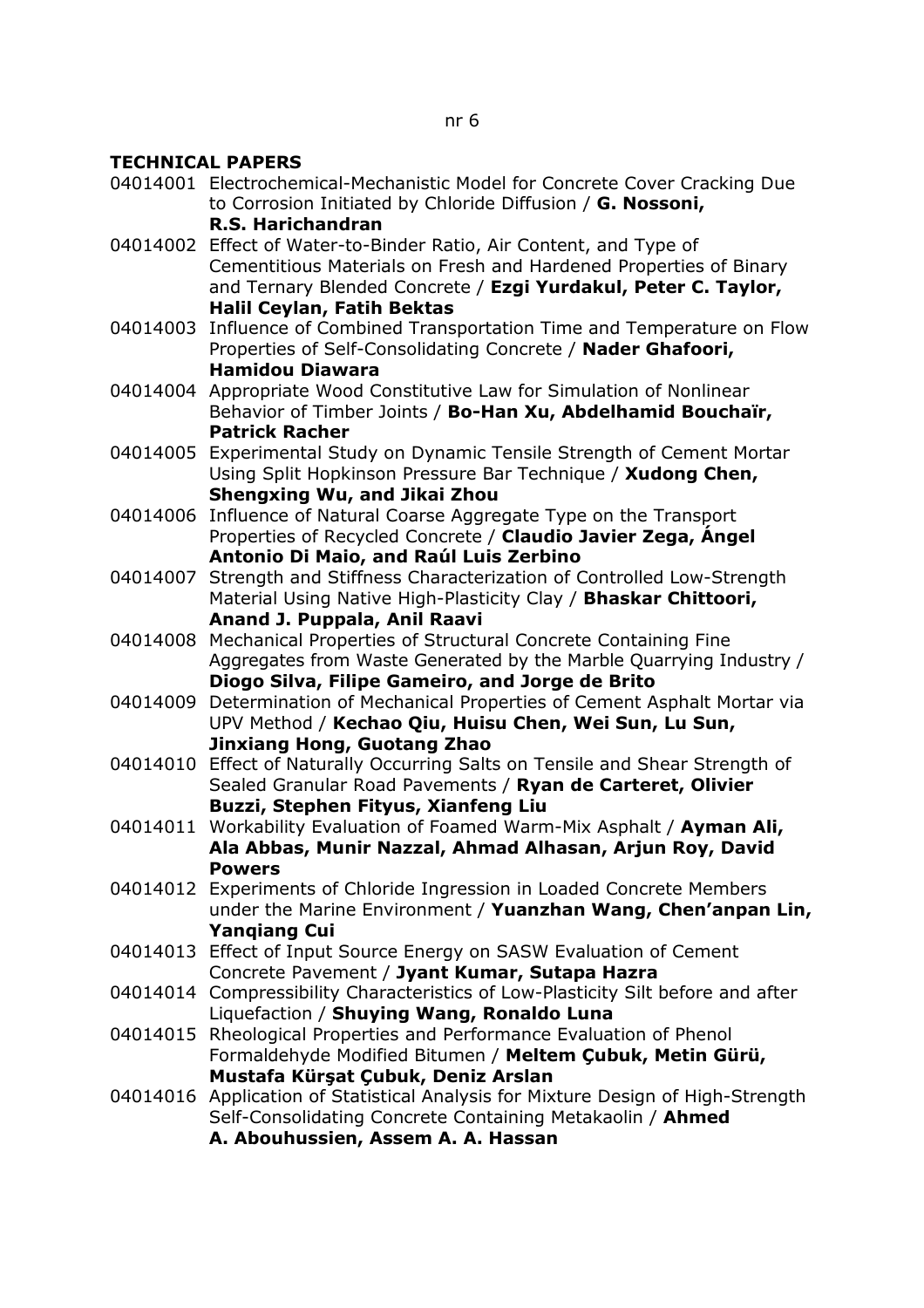# **CASE STUDIES**

05014001 Uniform Model for Moisture Transport in Porous Materials and Its Application to Concrete at Selected Chinese Regions / **Qiang Zeng, Yuyang Wang, Kefei Li** 

- 06014001 Effect of Uniaxial Strength and Fracture Parameters of Concrete on Its Biaxial Compressive Strength / **E. Chen, Christopher K.Y. Leung**  06014002 Specimen Slenderness and the Influence of Joint Orientation on the Uniaxial Compressive Strength of Singly Jointed Rock / **P.L.P. Wasantha, P.G. Ranjith, Daniel R. Viete**  06014003 Frequency and Temperature Interactive Effects on Hot Mix Permanent Deformation Using Response Surface Methodology / **H.F. Haghshenas, A. Khodaii, A. Mehrara, M.H. Dehnad, A.S. Ahari** 06014004 Testing and Acceptance Criteria for Fiber-Reinforced Composite Grid Connectors Used in Concrete Sandwich Panels / **Mahmut Ekenel**  06014005 Applicability of Municipal Solid Waste Incineration Ash on Base Layers of Pavements / **Gino Omar Calderón Vizcarra, Michéle Dal Toé Casagrande, Laura Maria Goretti da Motta** 06014006 Evaluation of Mechanical Properties and Structural Integrity for Pervious Concrete Pavement Systems / **Ikiensinma Gogo-Abite, Manoj Chopra, Ikenna Uju**
- 06014007 Using the Artificial Neural Networks Methodology to Predict the Vertical Swelling Percentage of Expansive Clays / **Shlomo Bekhor, Moshe Livneh**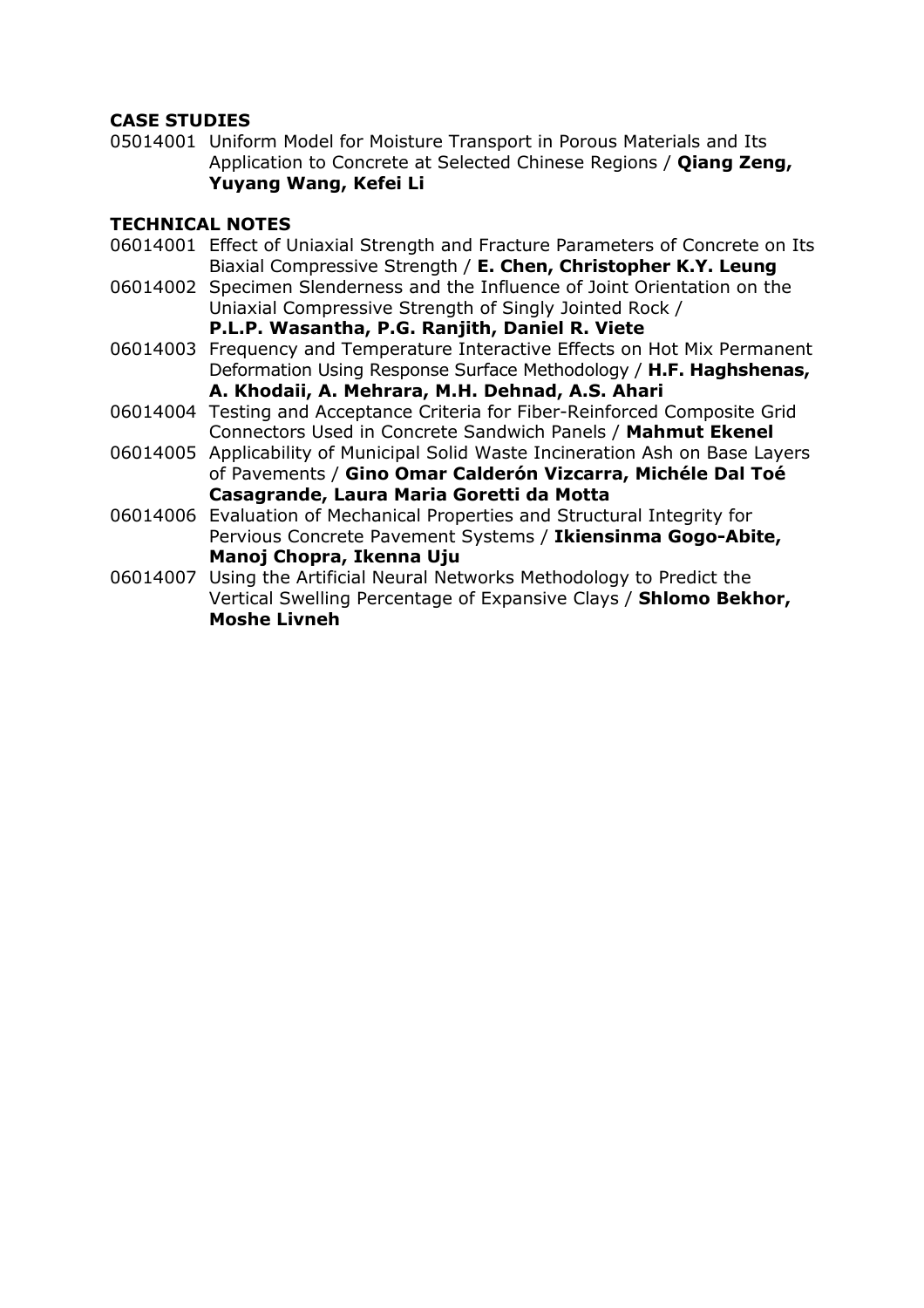- 04014017 Micromechanics-Based Optimization of Pigmentable Strain-Hardening Cementitious Composites / **En-Hua Yang, Estela O. Garcez, Victor C. Li**
- 04014018 Impact of Concrete Thermophysical Properties on Pavement Structural Design / **Pejman Keikhaei Dehdezi**
- 04014019 Multiscale Evaluation of the Composite Asphalt Binder in High-Reclaimed Asphalt Pavement Mixtures / **Munir D. Nazzal, Walaa Mogawer, Savas Kaya, Thomas Bennert**
- 04014020 Model to Simulate the Contribution of Fiber Reinforcement for the Punching Resistance of RC Slabs / **Bernardo N. Moraes Neto, Joaquim A.O. Barros, Guilherme S.S.A. Melo**
- 04014021 Effectiveness of Lithium Nitrate in Mitigating Alkali-Silica Reaction in the Presence of Fly Ashes of Varying Chemical Compositions / **Harish Kizhakkumodom Venkatanarayanan, Prasada Rao Rangaraju**
- 04014022 Designing a Strand Orientation Pattern for Improved Shear Properties of Oriented Strand Board / **Kenton Alldritt, Arijit Sinha, Thomas H. Miller**
- 04014023 Empirical Estimation of Pore Size Distribution in Cement, Mortar, and Concrete / **Fuyuan Gong, Dawei Zhang, Evdon Sicat, Tamon Ueda**
- 04014024 Innovative Approach to Characterizing Damage Evolution in Asphalt Concrete during Fatigue Tests / **Haifang Wen, Sushanta Bhusal, Renjuan Sun**
- 04014025 Recycled-Glass Blends in Pavement Base/Subbase Applications: Laboratory and Field Evaluation / **A. Arulrajah, M.M.Y. Ali, M.M. Disfani, S., Horpibulsuk**
- 04014026 Influence of Aggregate Gradation on Clogging Characteristics of Porous Asphalt Mixtures / **William D. Martin, Bradley J. Putman, Andrew I. Neptune**
- 04014027 Compressive Strength of Concrete Cores with Different Lengths / **Xudong Chen, Shengxing Wu, Jikai Zhou**
- 04014028 Development of the Road Aggregate Test Specifications for the Modified Ethylene Glycol Durability Index for Basic Crystalline Materials / **Robert C. Leyland, Phil Paige-Green, Moe Momayez**
- 04014029 Nature and Performance of Tropical Wood Natural Fiber Cementitious Composites / **Mizi Fan, Maurice Kor Ndikontar**

#### **CASE STUDIES**

05014002 Hygrothermal Features of Laterite Dimension Stones for Sub-Saharan Residential Building Construction / **Abdou Lawane, Raffaele Vinai, Anne Pantet, Jean-Hugues Thomassin, Adamah Messan** 

- 06014008 Dependence of the Material Properties of Lightweight Cemented Soil on the Curing Temperature / **Kwang-Suek Oh and Tae-Hyung Kim**
- 06014009 Viability of Hybrid Poplar in ANSI Approved Cross-Laminated Timber Applications / **Anthonie Kramer, Andre R. Barbosa, Arijit Sinha**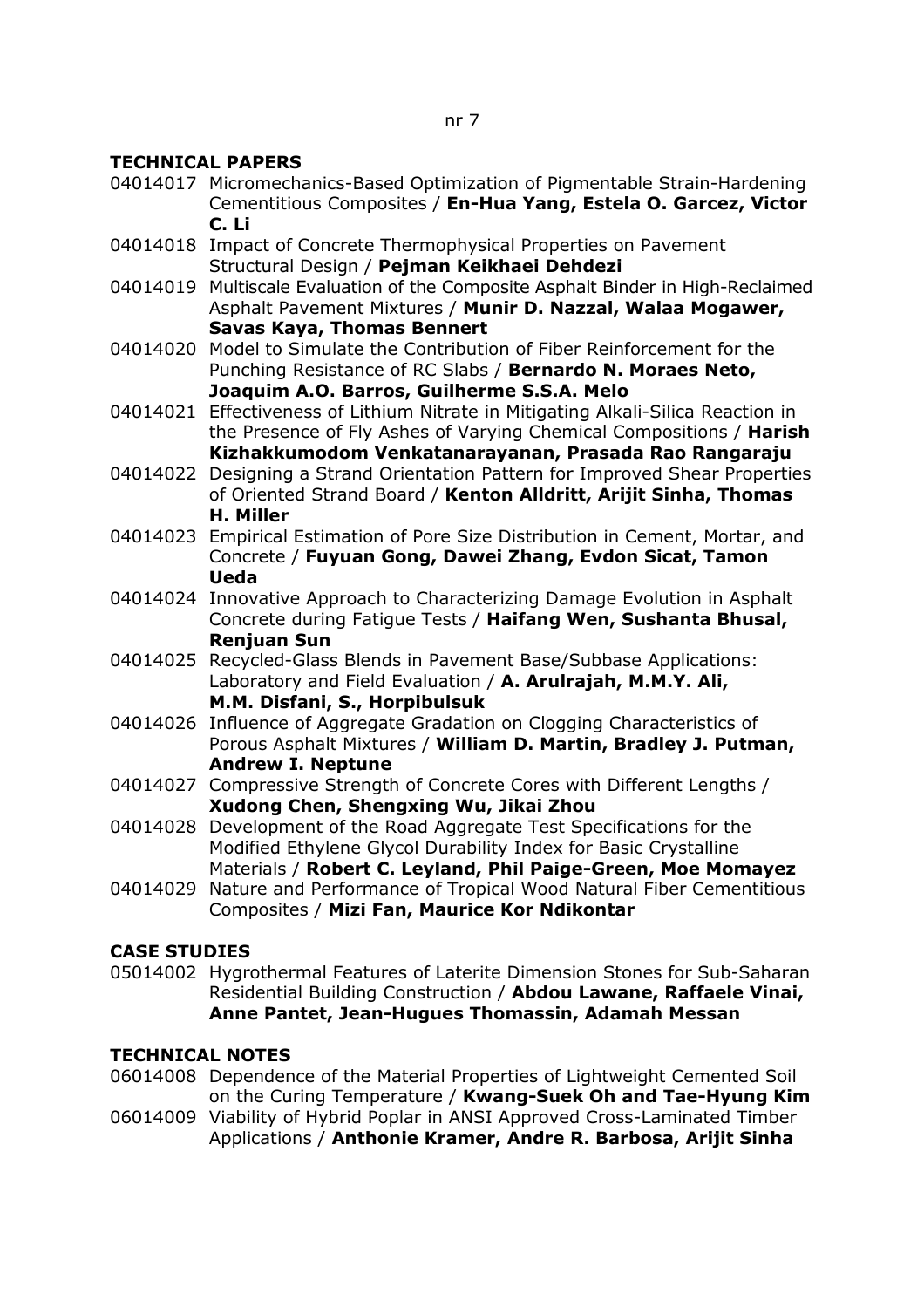- 06014010 Utilization of Silica Fume to Stabilize the Dispersion of Carbon Nanofilaments in Cement Paste / **Ardavan Yazdanbakhsh, Zachary Grasley**
- 06014011 Durability of Concrete with Recycled Coarse Aggregates: Influence of Superplasticizers / **Daniel Matias, Jorge de Brito, Alexandra Rosa, and Diogo Pedro**
- 06014012 Cyclic Behavior and Liquefaction Potential of Indian Pond Ash Located in Seismic Zones III and IV / **Supriya Mohanty, Nihar Ranjan Patra**
- 06014013 Thermal Conductivity of Bentonite Grout Containing Graphite or Chopped Carbon Fibers / **Eric Tiedje, Peijun Guo**
- 09014001 REVIEWERS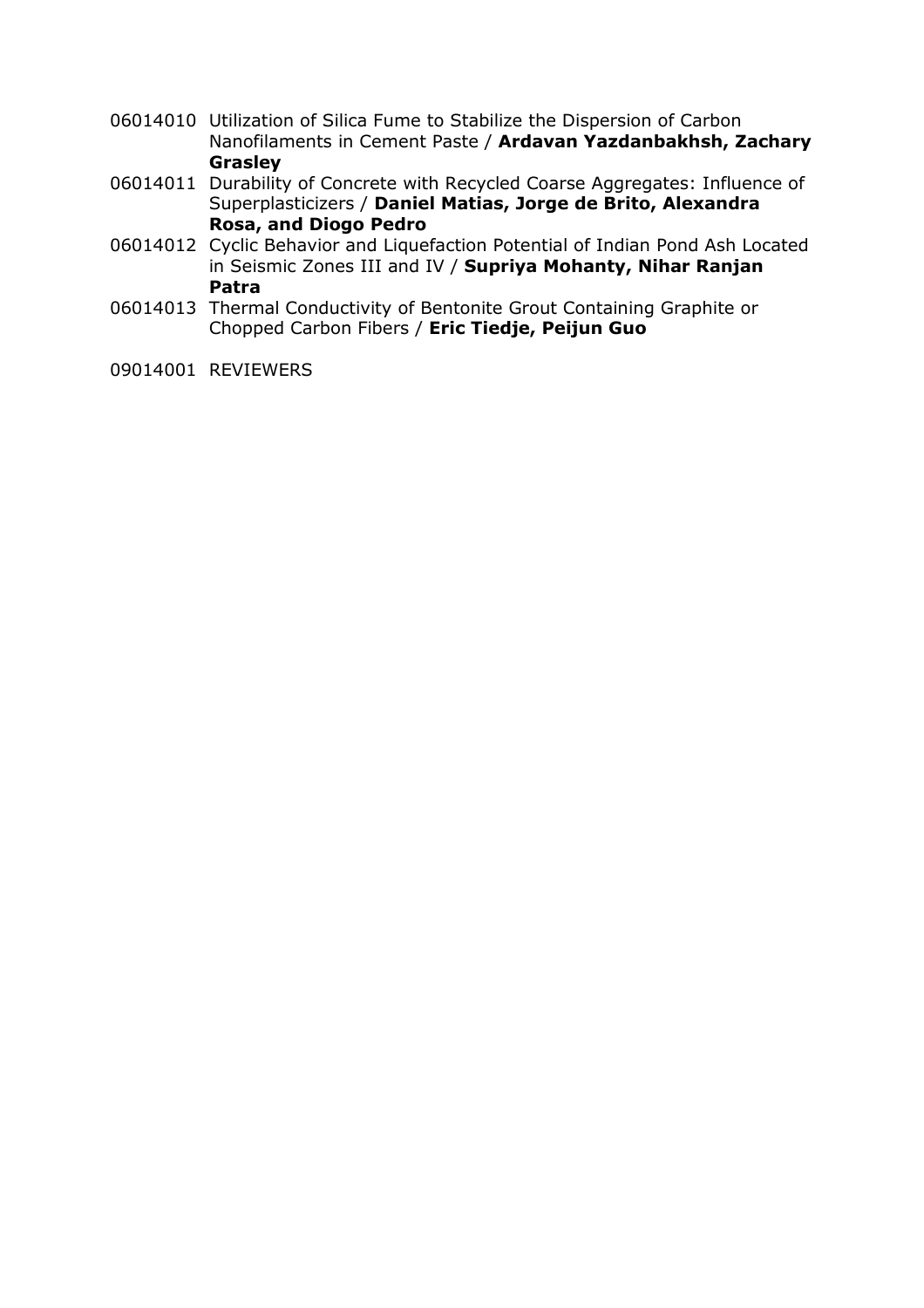- 04014030 Universal Stress-Strain Equation for Metallic Materials / **Francisco Salguero, Sixto Romero, Fulgencio Prat, Ricardo Arribas, and Francisco Moreno**
- 04014031 Bond Performance between Ultrahigh-Performance Concrete and Normal-Strength Concrete / **Miguel A. Carbonell Muñoz, Devin K. Harris, Theresa M. Ahlborn, and David C. Froster**
- 04014032 Concrete Production Plant Variables Affecting Flexural Strength Relative to Compressive Strength / **David N. Richardson and Brent A. Whitwell**
- 04014033 Fractal and Multifractal Characteristics of 3D Asphalt Pavement Macrotexture / **Yinghao Miao, Pingping Song, and Xiuqing Gong**
- 04014034 Flexural Behavior of Flat-End Steel-Fiber-Reinforced Concrete / **Osama A. Abaza and Zaid S. Hussein**
- 04014035 Pollution and Purification Study of the Pervious Concrete Pavement Material / **Ming-Gin Lee, Mang Tia, Shun-Hsing Chuang, Yishuo Huang, and Chia-Liang Chiang**
- 04014036 Endurance Limit for HMA Based on Healing Concept Using Uniaxial Tension-Compression Fatigue Test / **Waleed A. Zeiada, Mena I. Souliman, Kamil E. Kaloush, and Michael Mamlouk**
- 04014037 Effect of Test Temperature on Hamburg Wheel-Tracking Device Testing / **Ibrahim Sel, Yetkin Yildirim, and Hacer Bilir Ozhan**
- 04014038 Flexural Behavior of Concrete Beams Reinforced with Different Types of Geogrids / **F. El Meski and G.R. Chehab**
- 04014039 Effect of Fiber Inclusions on Flexural Strength of Soils Treated with Nontraditional Additives / **Site Onyejekwe and Gurmel S. Ghataora**
- 04014040 Experimental Research on Properties of Fresh and Hardened Rubberized Concrete / **Chen Bing and Liu Ning**
- 04014041 Quantifying the Effects of Chip Seal Volumetrics on the Occurrence of Pavement Flushing / **Sachi Kodippily, Theunis F.P. Henning, Jason M. Ingham, and Glynn Holleran**
- 04014042 Novel Testing Procedure for Assessment of Quality of Foamed Warm Mix Asphalt Binders / **Hande I. Ozturk and M. Emin Kutay**
- 04014043 Durability of Polymer Infused Roots Used for Soil Stabilization / **Miguelangel Sauceda, Drew W. Johnson, Jie Huang, Sazzad Bin-Shafique, Valerie M. Sponsel, and Mark Appleford**
- 04014044 Predicting Residual Tensile Strength of Seven-Wire Strands Using That of Single Wires Exposed to Chloride Environments / **Radhakrishna G. Pillai, Kenneth F. Reinschmidt, David Trejo, Paolo Gardoni, and Mary Beth D. Hueste**
- 04014045 Evaluation of Moisture Sorption and Diffusion Characteristics of Asphalt Mastics Using Manual and Automated Gravimetric Sorption Techniques / **Alex K. Apeagyei, James R. A. Grenfell, and Gordon D. Airey**
- 04014046 Sympathetic Detonation Wave Attenuation Using Polyurethane Foam / **Hosam E. Mostafa, Waleed F. Mekky, and Wael W. El-Dakhakhni**
- 04014047 Mechanical Behaviors of Steel Reinforced ECC or ECC/Concrete Composite Beams under Reversed Cyclic Loading / **Fang Yuan, Jinlong Pan, Luoting Dong, and C.K.Y. Leung**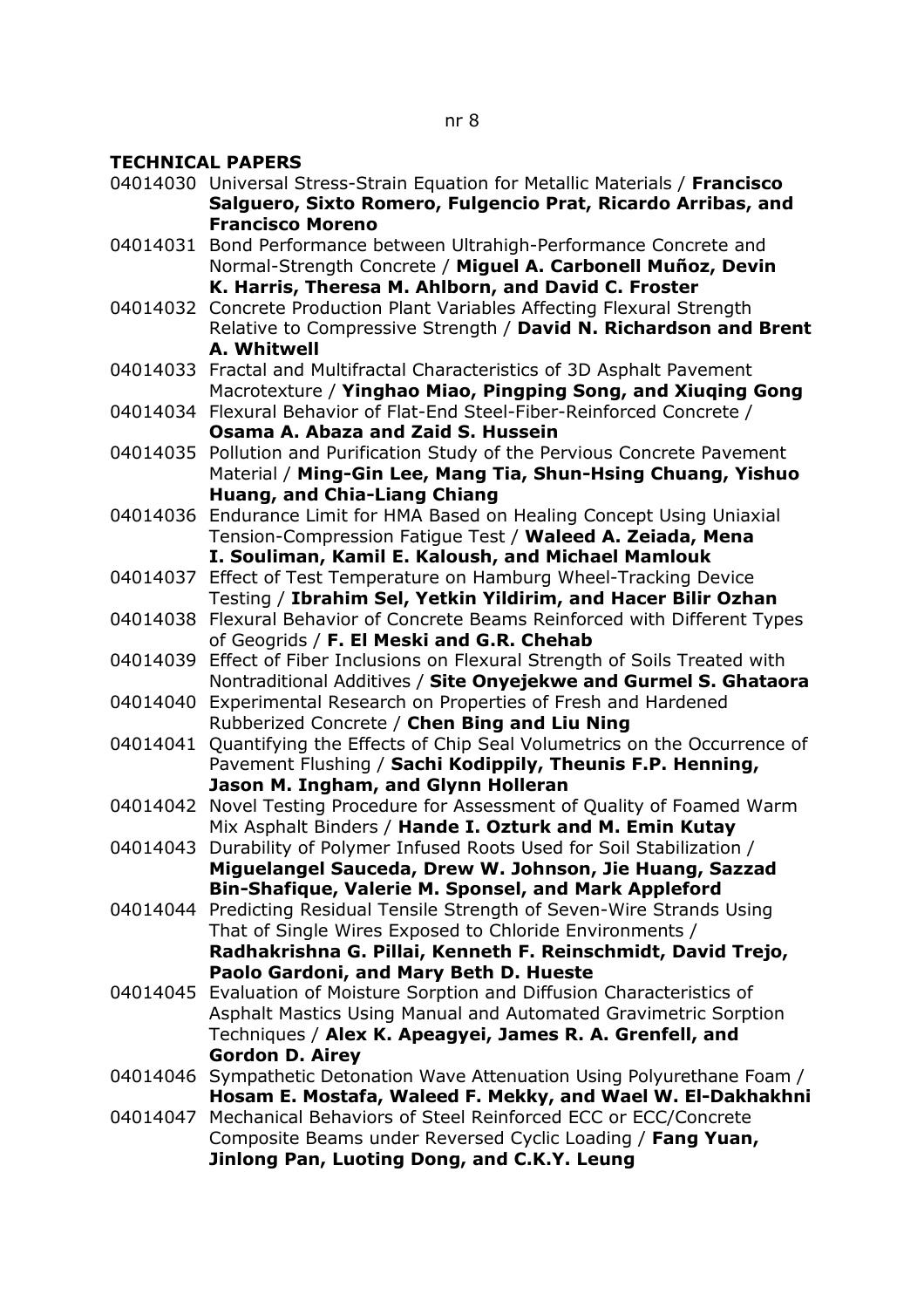## **CASE STUDIES**

- 05014003 Reuse of Fine Quarry Wastes in Pavement: Case Study in Brazil / **Lilian Ribeiro de Rezende, Leonardo Ramos da Silveira, Weliton Lima de Araújo, and Marta Pereira da Luz**
- 05014004 Characterization of the Karstic Process in an Urban Environment Using GPR Surveys / **Ó. Pueyo Anchuela, A. M. Casas-Sainz, A. Pocoví-Juan, H. Gil Garbí, and P. Calvín**

- 06014014 Empirical Models for Modulus of Elasticity of HSC Considering the Effect of In Situ Curing Conditions / **Jiabin Li, Jianzhuang Xiao, Frank Dehn, and Nguyen Viet Tue**
- 06014015 Effect of Curing Temperature on the Strength of Sand, Coal Fly Ash, and Lime Blends / **Nilo Cesar Consoli, Cecília Gravina da Rocha, and Carina Silvani**
- 06014016 Densification of Land Reclamation Sands by Deep Vibratory Compaction Techniques / **Myint Win Bo, Arul Arulrajah, Suksun Horpibulsuk, Melvyn Leong, and Mahdi Miri Disfani**
- 06014017 Effect of Plant-Induced Calcite Precipitation on the Strength of Sand / **Sung-Sik Park, Sun-Gyu Choi, and In-Hyun Nam**
- 06014018 Evaluation of Particle Size Distribution of Coal Gangue through Fractal Method in Dongkuang Mine, Heshan, China / **Zhaohui Tang, Xinxin Dong, Bo Chai, and Yue Yang**
- 06014019 Compressive Strength of Double H Concrete Block Masonry Prisms / **Liang Huang, Lejia Liao, Libo Yan, and Hongwei Yi**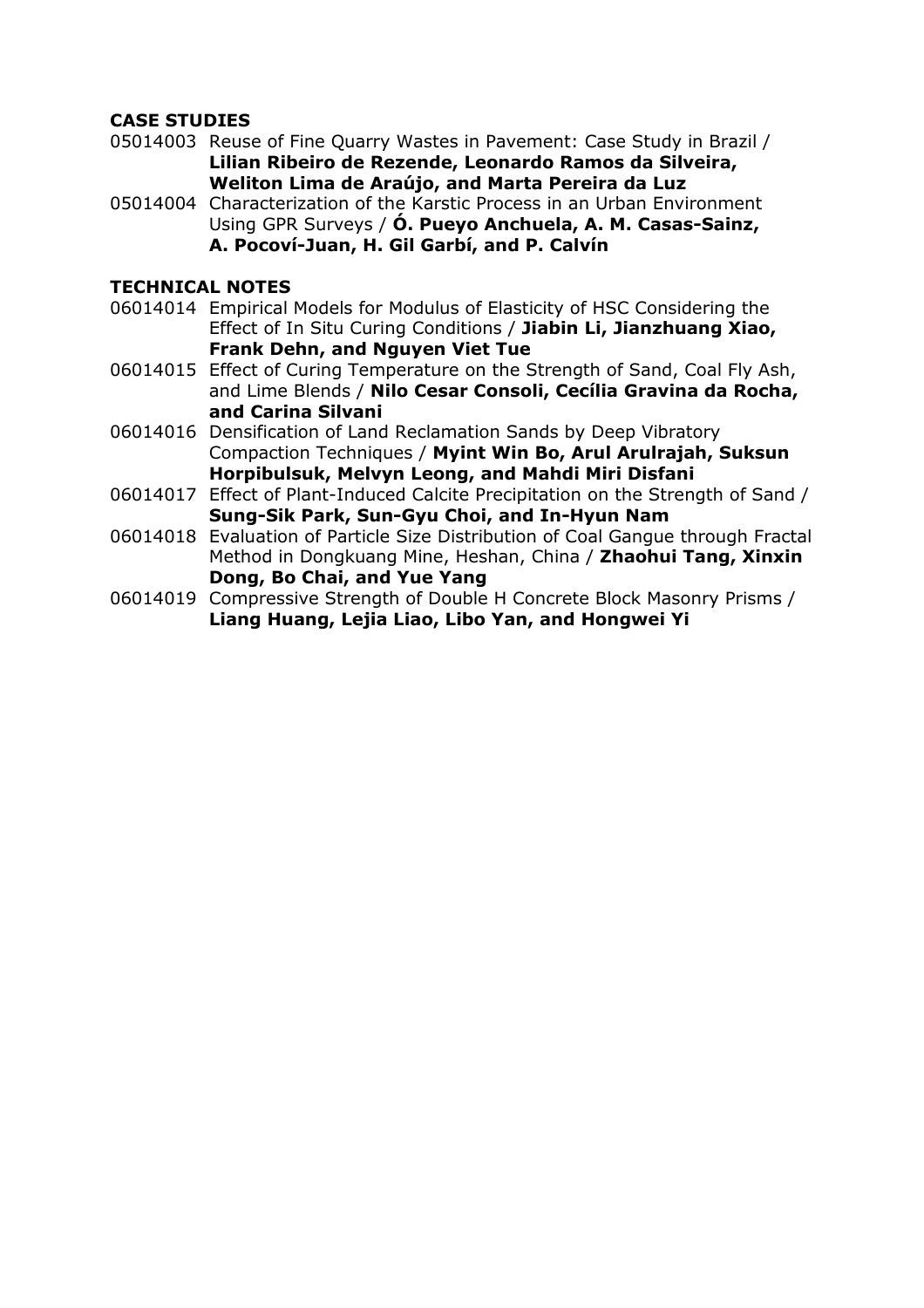- 04014048 Experiment and Modeling of the Effect of Aggregate Shape on the Chloride Diffusivity of Concrete / **Jianjun Zheng, Xinzhu Zhou, Xiaofeng Huang, and Chuanqing Fu**
- 04014049 Effect of a Sand Mix Interlayer on Thermal Cracking in Overlays / **Yongli Xu, Liyan Shan, and Zhiqi Sun**
- 04014050 Flow and Strength Characteristics of CLSM Using Ground Granulated Blast Furnace Slag / **T. Raghavendra and B.C. Udayashankar**
- 04014051 Potential Uses of Sewage Sludge in Highway Construction / **Lêda Christiane de Figueirêdo Lopes Lucena, José Fernando Thomé Juca, Jorge Barbosa Soares, and Manoel Gualberto Portela**
- 04014052 Heterogeneous Finite-Element Modeling of the Dynamic Complex Modulus Test of Asphalt Mixture Using X-ray Computed Tomography / **Hao Ying, Mostafa A. Elseifi, Louay N. Mohammad, and Marwa M. Hassan**
- 04014053 Effect of External Loads on Chloride Diffusion Coefficient of Concrete with Fly Ash and Blast Furnace Slag / **Li Hongming, Wu Jin, Song Yongji, and Wang Zhe**
- 04014054 Environment-Assisted Degradation of the Bond between Steel and Carbon-Fiber-Reinforced Polymer / **Y. Bai, T.C. Nguyen, X.L. Zhao, and R. Al-Mahaidi**
- 04014055 Static Creep and Repeated Load as Rutting Performance Tests for Airport HMA Mix Design / **John F. Rushing and Dallas N. Little**
- 04014056 Characteristics and Performance of Cement Modified–Base Course Material in Western Australia / **Peerapong Jitsangiam, Suphat Chummuneerat, Tanapon Phenrat, and Hamid Nikraz**
- 04014057 Role of Filler Effect and Pozzolanic Reaction of Biomass Ashes on Hydrated Phase and Pore Size Distribution of Blended Cement Paste / **Prinya Chindaprasirt, Theerawat Sinsiri, Wunchock Kroehong, and Chai Jaturapitakkul**
- 04014058 Statistical Determination of Cracking Probability for Mass Concrete / **Kyle A. Riding, Jonathan L. Poole, Anton K. Schindler, Maria C.G. Juenger, and Kevin J. Folliard**
- 04014059 Acoustic Emission Historic Index and Frequency Spectrum of Reinforced Concrete under Accelerated Corrosion / **M. Di Benedetti, G. Loreto, F. Matta, and A. Nanni**
- 04014060 Fracture-Mechanical Properties of Mortar-to-Brick Interfaces / **A. Schneemayer, C. Schranz, A. Kolbitsch, and E.K. Tschegg**
- 04014061 Experimental Investigation and Numerical Modeling of Peak Shear Stress of Brick Masonry Mortar Joint under Compression / **Ataur Rahman and Tamon Ueda**
- 04014062 Crumb Rubber Concrete Performance under Near-Field Blast and Ballistic Demands / **Clay Naito, Joe States, Christopher Jackson, and Bryan Bewick**
- 04014063 Nanomechanical Characterization Effect of Mica and Aging on Asphalt Binder / **Rafiqul Tarefder, Hasan Faisal, and Helen Sobien**
- 04014064 Evaluation of the Mechanical Properties of Field- and Laboratory-Compacted Hot-Mix Asphalt / **Baha Vural Kök, Mehmet Yilmaz, and Taner Alataş**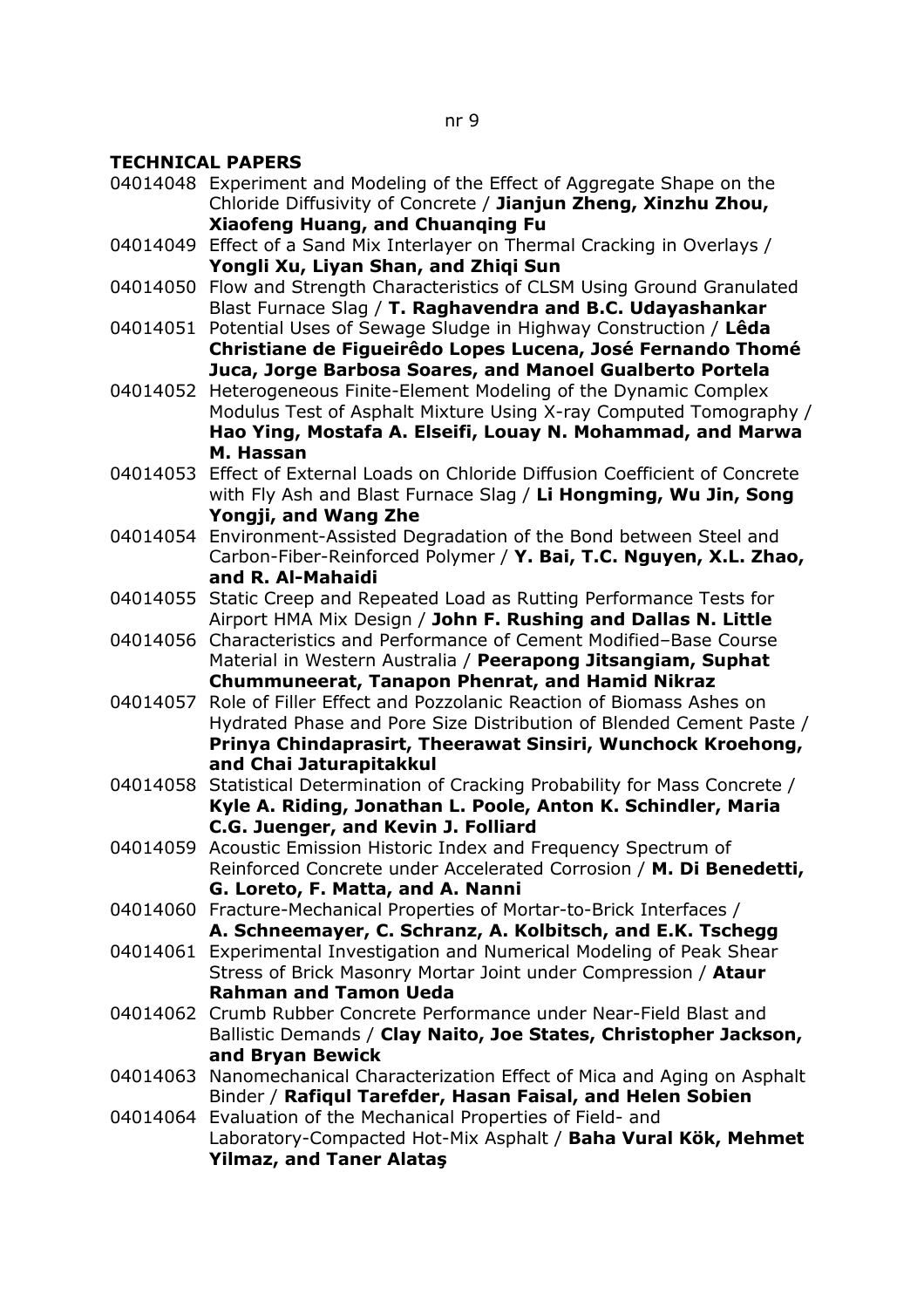- 04014065 Laboratory Evaluation of Utilizing Waste Heavy Clay and Foundry Sand Blends as Construction Materials / **Qiao Dong, Vicki Huang, and Baoshan Huang**
- 04014066 Impact of the Properties and Reactivity of Rice Husk Ash on Lime Mortar Properties / **S. Pavía, R. Walker, P. Veale, and A. Wood**

06014020 Fatigue Behavior of Precorrosion Deformed Bars / **Shibin Li, Hongwei Tang, Xin Zhang, Wei Sun, and Robert De Bold** 

### **DISCUSSIONS AND CLOSURES**

- 07014001 Discussion of "Effect of Testing Method and Strain Rate on Stress-Strain Behavior of Concrete" by Xudong Chen, Shengxing Wu, Jikai Zhou, Yuzhi Chen, and Aiping Qin / **José R. Martí-Vargas**
- 07014002 Closure / **Xudong Chen, Shengxing Wu, Jikai Zhou, Yuzhi Chen, and Aiping Qin**

### **RETRACTION**

- 08514001 Retraction: Pan, T., Yu, Q., and Lloyd, S. (2013).
	- "Quantum-chemistry–based study of beech-wood lignin as an antioxidant of petroleum asphalt." J. Mater. Civ. Eng., 25(10), 1477–1488; DOI:10.1061/(ASCE)MT.1943-5533.0000684